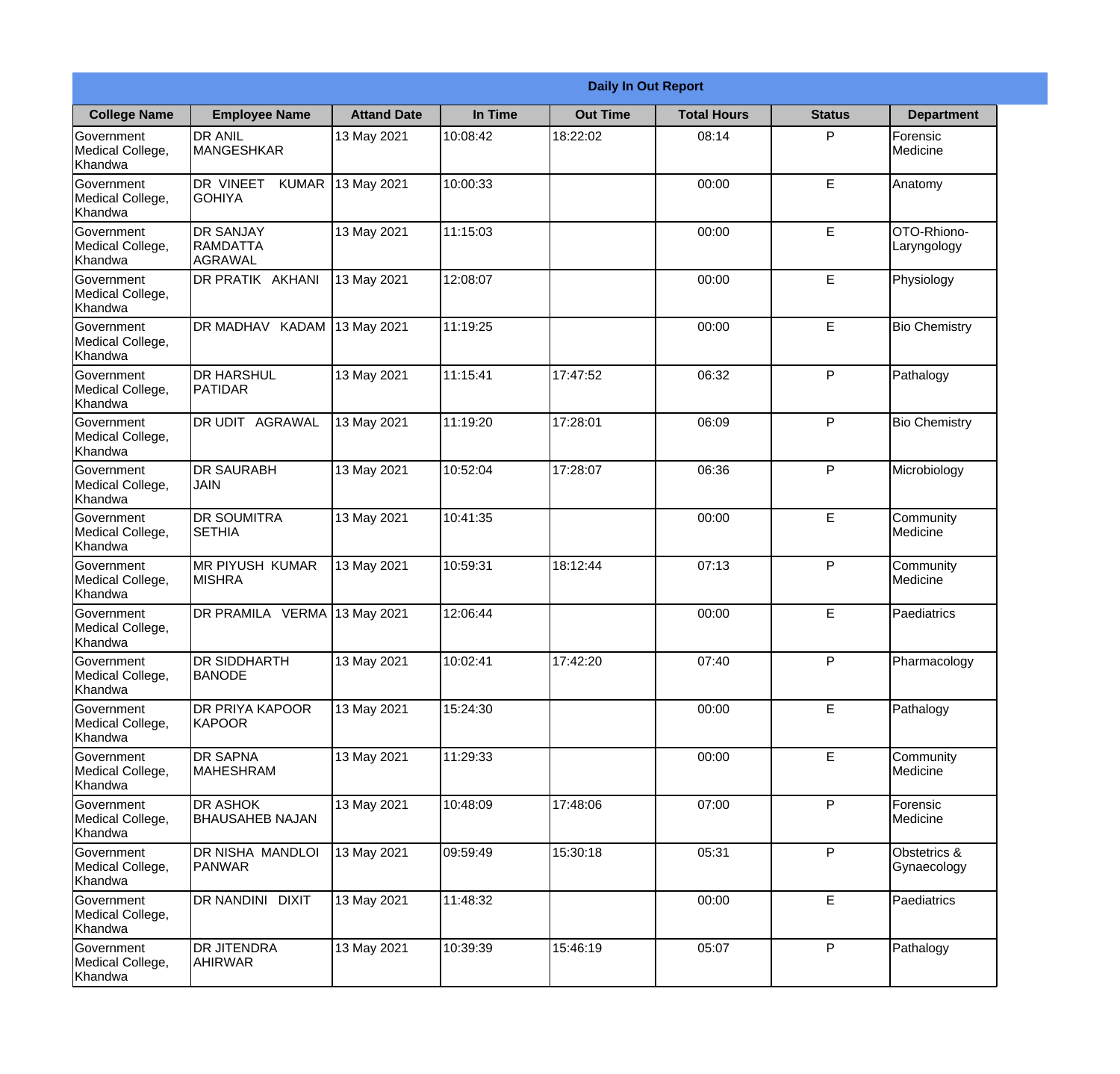| <b>Designation</b>                  | <b>Category</b>     |
|-------------------------------------|---------------------|
| Assistant Professor   Para Clinical |                     |
| Professor                           | <b>Non Clinical</b> |
| Professor                           | Clinical            |
| Assistant Professor   Non Clinical  |                     |
| <b>Assistant Professor</b>          | Non Clinical        |
| Assistant Professor   Para Clinical |                     |
| Associate Professor Non Clinical    |                     |
| Associate Professor Para Clinical   |                     |
| Assistant Professor   Para Clinical |                     |
| Statistician                        | Para Clinical       |
| Professor                           | Clinical            |
| Associate Professor Para Clinical   |                     |
| Demonstrator/Tutor   Para Clinical  |                     |
| Associate Professor   Para Clinical |                     |
| Associate Professor Para Clinical   |                     |
| Associate Professor Clinical        |                     |
| <b>Assistant Professor</b>          | Clinical            |
| Demonstrator/Tutor   Para Clinical  |                     |

## **Daily In Out Report**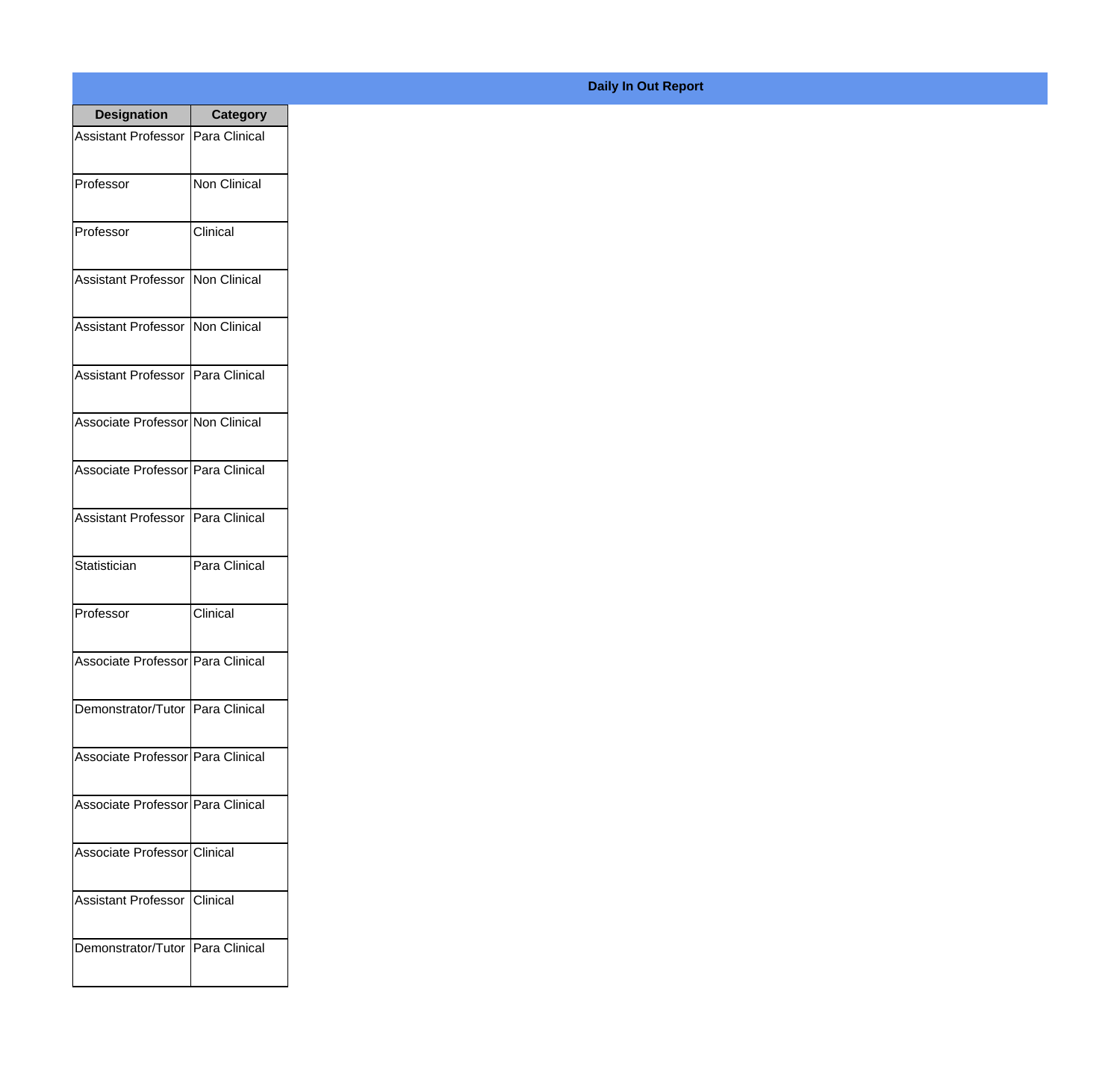| <b>Daily In Out Report</b>                        |                                  |             |          |          |       |    |                       |
|---------------------------------------------------|----------------------------------|-------------|----------|----------|-------|----|-----------------------|
| Government<br>Medical College,<br>Khandwa         | <b>DR JITENDRA</b><br>IAHIRWAR   | 13 May 2021 | 15:46:28 |          | 05:07 | P  | Pathalogy             |
| <b>IGovernment</b><br>Medical College,<br>Khandwa | <b>IDR MUKTESHWARI</b><br>IGUPTA | 13 May 2021 | 12:07:03 | 18:37:49 | 06:30 | P  | Pharmacology          |
| <b>IGovernment</b><br>Medical College,<br>Khandwa | DR YASHPAL RAY                   | 13 May 2021 | 11:38:43 |          | 00:00 | E. | Anatomy               |
| <b>Government</b><br>Medical College,<br>Khandwa  | WAGHMARE<br><b>IRENU</b>         | 13 May 2021 | 12:40:38 | 17:48:13 | 05:08 | P  | Community<br>Medicine |